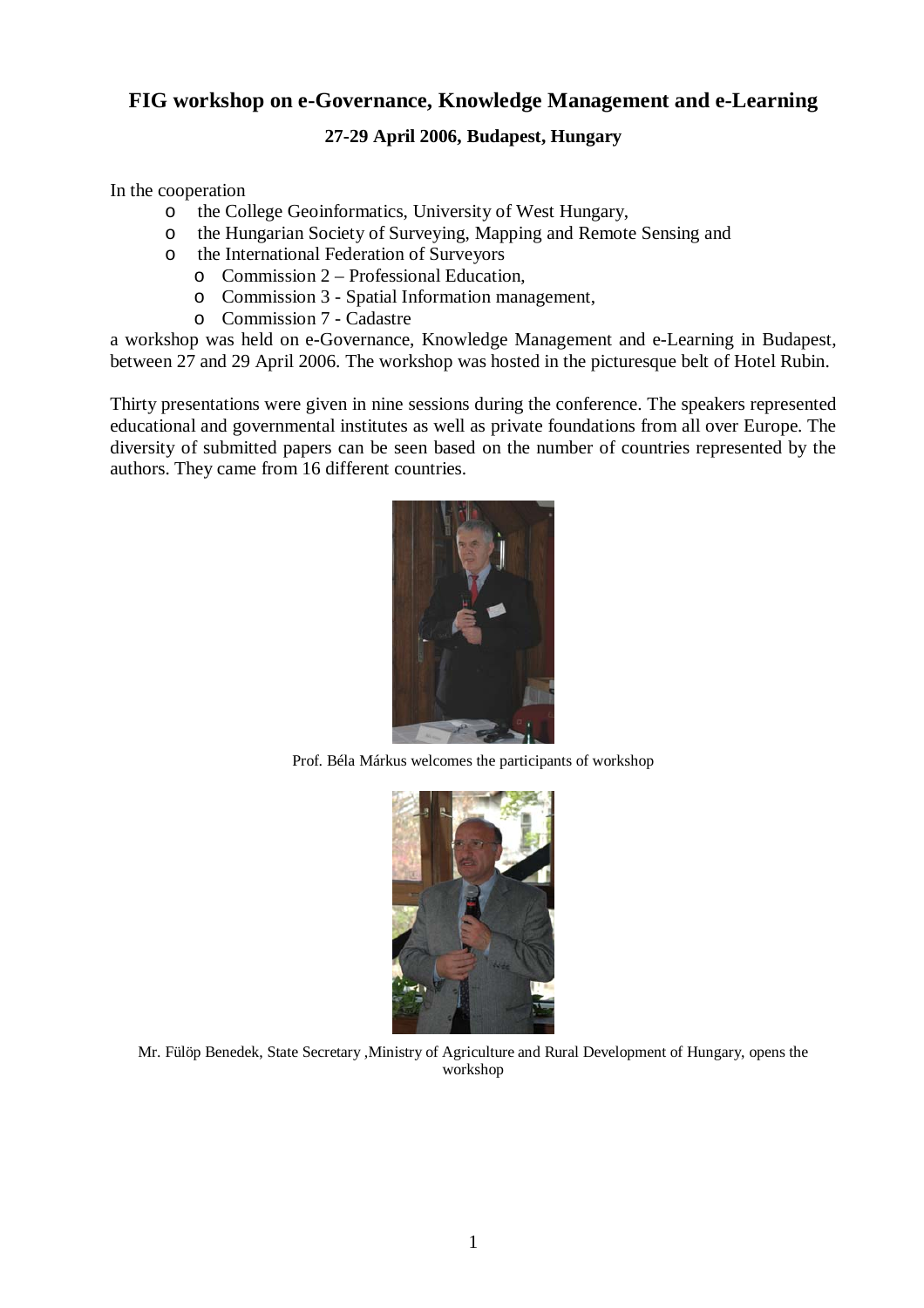

Opening session

The goal of the workshop was to reveal the present state of e-governmental activities, the solutions of arising problems as well as the trends-would-be. Nowadays there is high significance of knowledge acquisition, utilisation and distribution. According to this, there is wide-range opportunity to update and renew teaching methods exploiting the advantage of information technology-provided facilities.

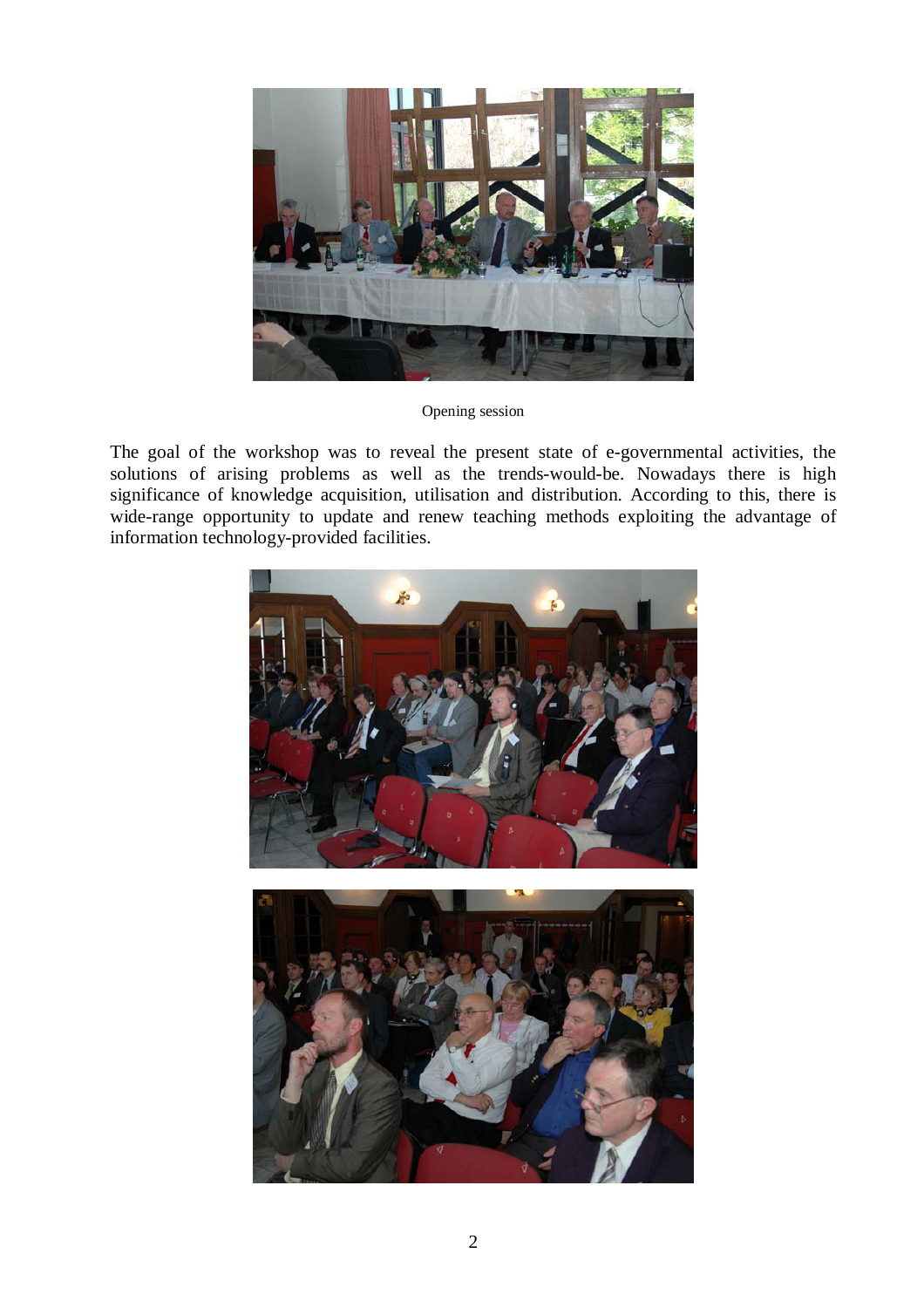

The participants



Session chairs

The materials can most effectively be distributed over the Internet to the trainees and learning groups helping their preparation as well as supporting each other during their learning. Thus the presentations of the workshop covered the e-governmental activities in our profession, the roles of knowledge centres, their maintenances, facilities, furthermore the up-to-date educational methods including their technical backgrounds.